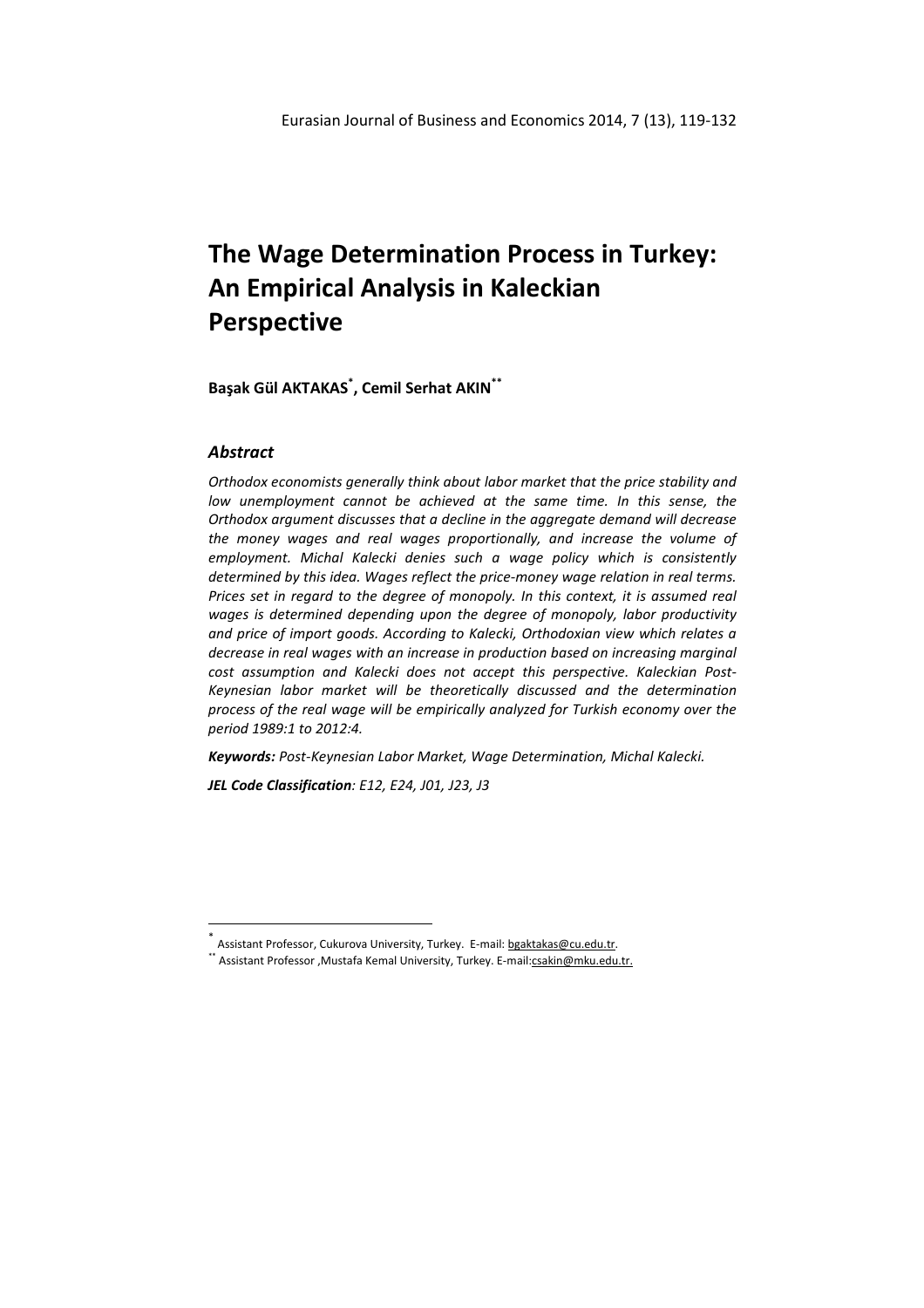# **1. Introduction**

Michal Kalecki (1899-1970), who is considered that he is not at a place where he deserves, is one of the most important economists in the  $20<sup>th</sup>$  century. The economist, who contributed greatly to macroeconomics in the 1930s, has undoubtedly a significant role in terms of the Post-Keynesian economics. The principle of effective demand constitutes the core of Kalecki analyses. In the Kalecki and Post-Keynesian analyses, effective demand indicates the deficiency of demand rather than the scarcity of the resources. Kalecki suggests that this situation has a tendency for identifying capitalist economies instead of socialist economies (King, 1996:1; Arestis, 1996:11-12).

There is a capitalist mode of production in the economy Kalecki takes into account. Social relations are of great importance for the production. Indeed, social classes are clearly examined within the context of this analysis. In this regard, a pro-Kalecki economy has an intention of revealing that the markets distribute the income according to their relative power. The basis of this situation is to be based on a condition in which the output produced by a certain class of the society is to be planned, managed and administered by another class within the same society. The class under management represents those who earn money whereas, the dominant class symbolizes the group having no physical contribution to the production as well as those getting more of the income or profit. In this power relation, the objectives of the capital are in conflict with those of the labor force. Such a situation makes the conflict in the class a center point of Kalecki's analyses (Arestis, 1996:12).

The distribution between wages and profits are to a large extent determined by the real wage demand of the labor as well as the companies' profit motive. Indeed, labors bargain regarding the wages. The acceptable level is determined through the expectations about future inflation; moreover, it is also determined by the inflation rate of the previous period as well as the target of the real wage. Labors are prevented in this process since obtained real wages can solely be evident following the capitalist pricing decisions. Therefore, unless the degree of monopoly or the power of the big businesses are lowered, the distribution will be effectively determined not with the wage bargaining but after the pricing decisions. (Lavoie, 1996-97:275; Levine, 1986:463).

## **2. Theoretical Explanations**

A typical Keynesian entrepreneur is an oligopolistic firm which determines the price. According to Kalecki, price is determined by a profit margin (mark-up) which is added to the average cost. Hence, the size of the profit margin depends on the degree of monopoly. Following Kalecki, the share of profit margin is assumed to have been stable in a short term. In recent times, with the aim of providing adequate financing for their planned investments, it has even been presumed that firms have the power to change their profit margins. The reflection in the unit labor

Page | 120 EJBE 2014, 7 (13)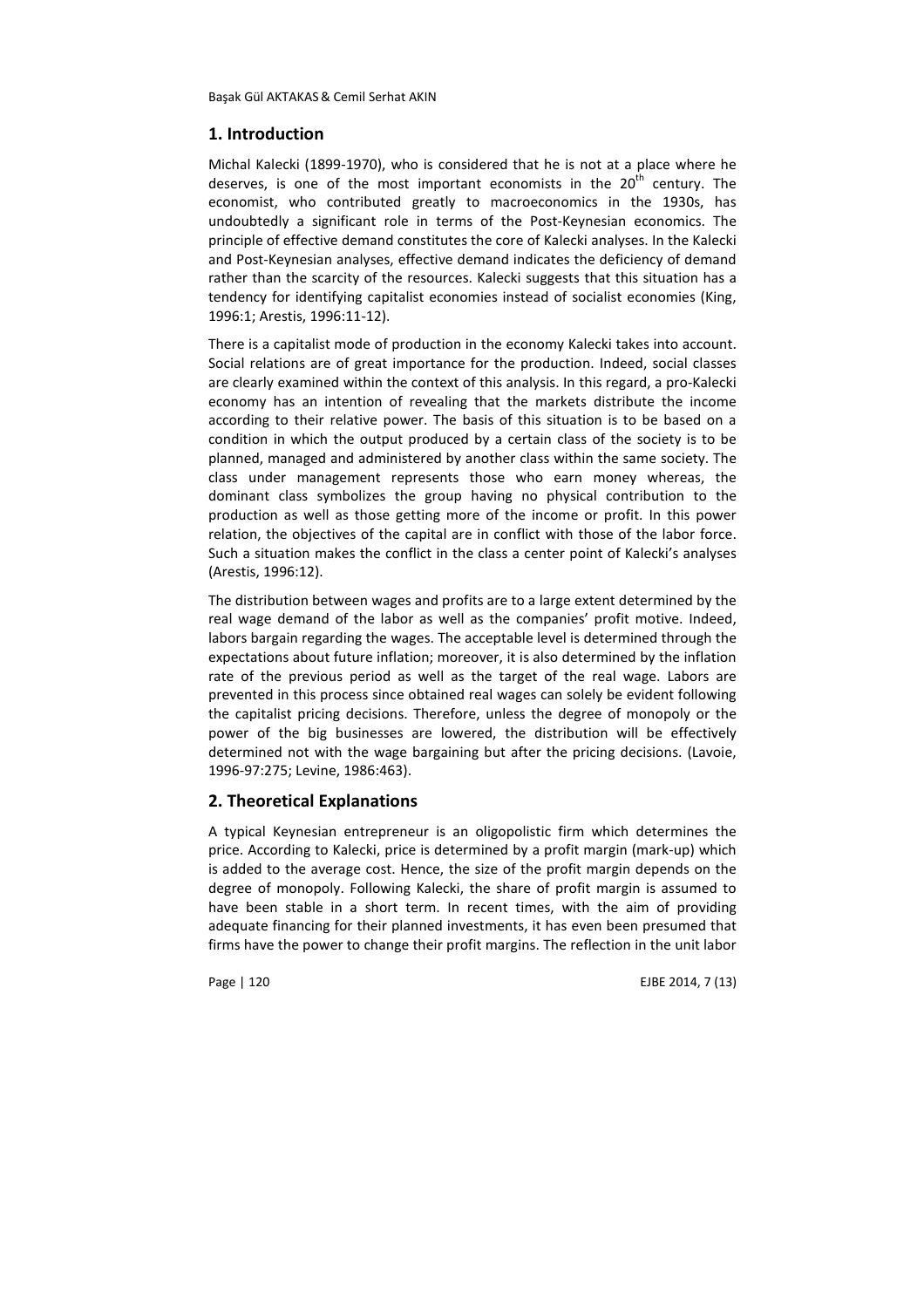cost may become an increase in a higher price set by the firm's profit is nonthreatening. Thus, financial constraint is not taken into account during the accumulating process. Accordingly, an attempt to increase the accumulation rate at the level of full employment led to rise in the profit margin, whereas it causes a decline in the real wage rate as an equalizer (Sen & Vaidya, 1995:31; Crotty, 1980:24).

At this point, it is considered that Keynes and Kalecki have a common assumption as to the real wage of labors which are determined by the firms' pricing decisions. While the pricing decisions of firms can be considered to determine the real wage in a short-term, the determination of the money wage also takes the expected price changes into account. Meanwhile, the proposition in which the level of employment is determined with the total demand can be made in the long term. However, considering a positive relationship between the requests of the workers along with the skills to succeed them and employment, it can be concluded that the real wage may be affected by such other variables as trading, profitability and bargaining power (Arestis & Sawyer, 1994:475). Nevertheless, during the process of wage determination, it is seen that relating to the average productivity, the trade unions could only affect the real wage only if they have an impact on the degree of monopoly. The degree of monopoly affects the level of profits. Therefore, higher profit margins occurring due to the high degree of monopoly lead powerful trade unions to demanding higher wages. In the case of the acceptance of the high wage demands, the degree of monopoly remains unchanged. As a result, prices in sectors with high profit margin increase depending on those with low profit margin. Such a situation will likely to have an impact on the demand for the goods in these sectors. Kalecki tries to reveal the fact that it can affect the unions' monopoly degree via this mechanism. In this context, the trade unions may increase the real wages and shares on condition that they change the degree of monopoly (Sawyer, 1985:108- 114, Arestis, 1992:89; Levine, 1986:476).

Such a factor making it significant in this process is the consideration of these factors. Therefore, considering an industry in which the determination of wages will occur when it is dominated by oligopolistic structure in mind, and with all the handling of heterogeneous groups of workers will take place. The necessity for assessing the groups one by one is due to the fact that not all of the labors are unionized. A target level of real wages is formed in accordance with the aspirations and expectations of all the working groups which are embedded in the formation of trade unions (Arestis, 1992:108-165; Annable, 1980:406).

Companies adapt the prices to the new situation in terms of the changes in the costs or in the degree of monopoly prices. This means that the determination of the rate of price and thus distribution is completely determined by the firms. The determination of the profit margin refers to the determination of real wages at the same time. Under these circumstances, the real wage is determined by the product market rather than the labor market. This view which Kalecki was an advocate is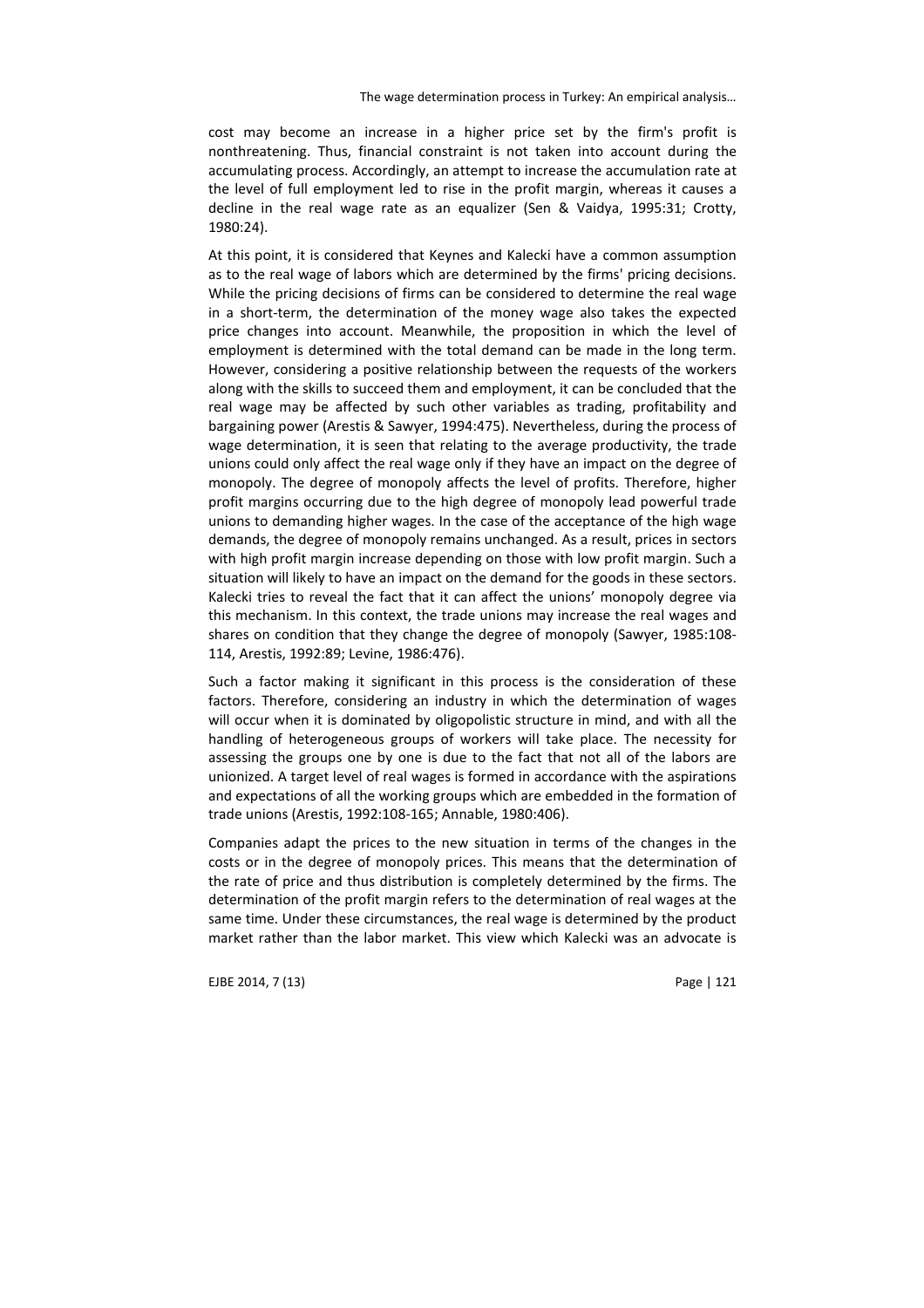considered as one of the most important features of Post Keynesian economics (Reynolds, 1996:82, Sawyer, 1985:108).

Kalecki aims to put forward a meaningful and consistent theory which is based upon how the firms have determined the prices and thus how the labor share of output has been determined. The essence of this analysis is as follows:

The firms determine the profit margin over the main cost unit. Additionally, the main cost elements are the labors' wages as well as the cost of raw materials. The data means lower rate profit margin for the proportion of the cost of raw materials and price, lower rate of profit as well as higher labor share. In this case, the critical point is related to the determination of the profit margin. The short-term assumption of the profit maximization is not made; instead, it is indicated that the firms will add a profit margin and thus, this proportion will be affected by the institutional/environmental factors. These kinds of factors are dealt with exogenously for the firm. Therefore, there is an assumption of exogeneity for both the price and the theory of income distribution (Reynolds, 1983: 494-95).

Kalecki reveals the firm's price equality as follows (Arestis, 1996:13)

 $p=mh+n\eta$  (1)

According to the equation (1);  $p =$  the price of the firm,  $h =$  average variable costs,  $\eta$  = the weighted average price of the other companies producing similar products in the industry, m and n are parameters indicating the degree of the firm's monopoly. These parameters are affected by such factors as the degree of industrial concentration, the effect of trade unions as well as the importance of fixed costs in relation to variable costs (as cited in Kalecki's study Arestis, 1996:13). It is possible to conclude that m or n may increase in such cases as concentration, tacit agreements, institutional factors such as advertising and the weakness of the trade unions (Reynolds, 1983:496).

According to a situation in which all of the firms fix the prices in the industry along with the assumption that they are in balance, it seems obligatory to take into consideration all of these institutional pressures on the firms. The average price / main cost per unit rate will be equal to  $(\eta / h)$ ,  $\overline{m}/1 - \overline{n}$  ) ratio for the industry as a whole. The main costs of the firm's pricing and output parameters, obtained using the.  $\overline{m}$  and  $\overline{n}$  are weighted averages of the firm's pricing parameters which is obtained by using the main costs as well as output.

In this case, the following equation is obtained:

| $p=mh(1-n)$                        | (2) |
|------------------------------------|-----|
| $k = m/1-n$ ; to indicate the rate |     |
| $p$ =kh                            | (3) |
|                                    |     |

Page | 122 EJBE 2014, 7 (13)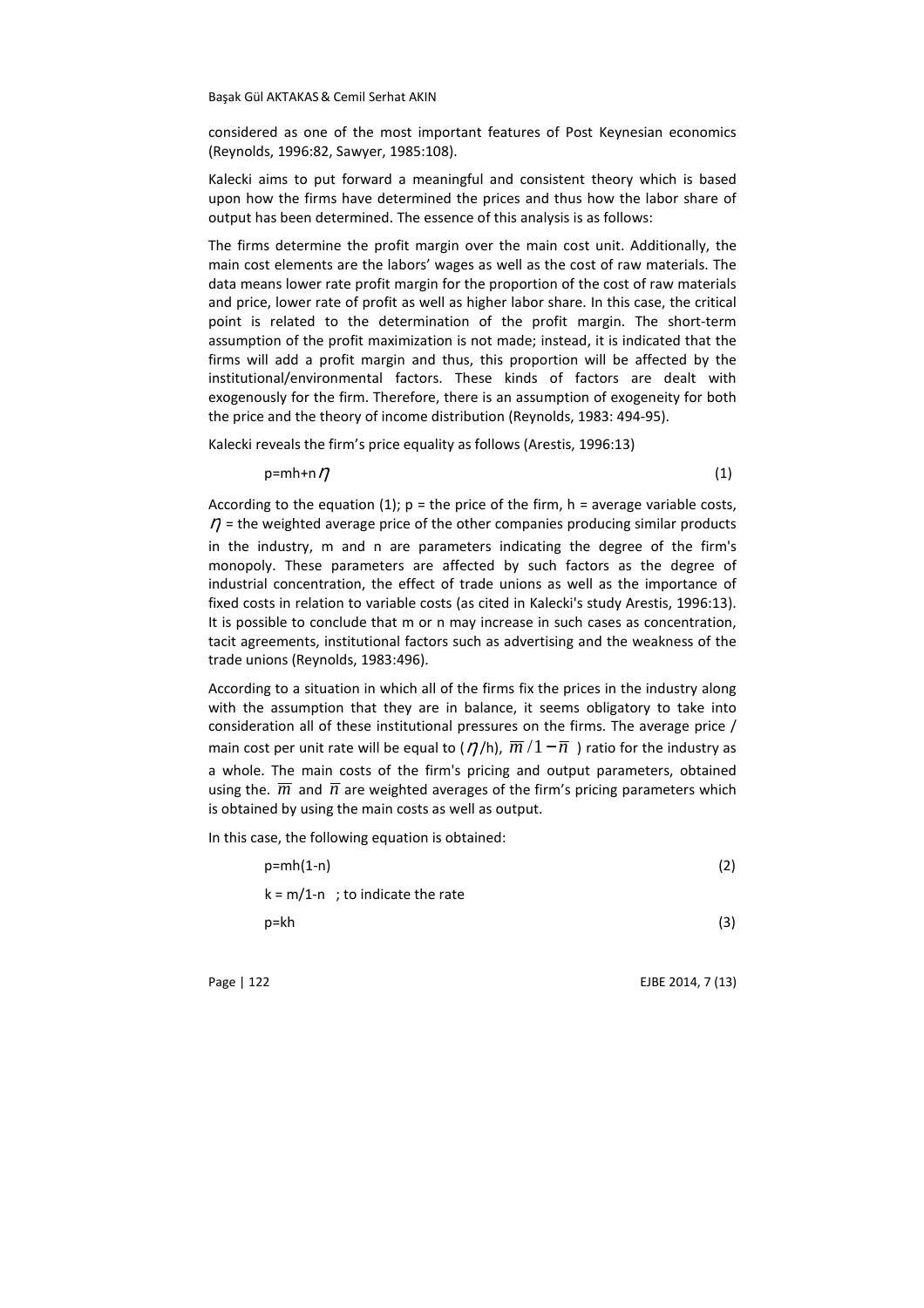as if the *h* is extended as average direct costs

$$
h = [wL + p_m Q_m] / Q
$$
\n
$$
w : \text{Nominal wages}
$$
\n
$$
L : \text{Labor input}
$$
\n
$$
p_m : \text{Imported raw material prices}
$$
\n
$$
Q_m : \text{The amount of imported raw materials}
$$
\n
$$
Q : \text{Output}
$$

Combining the equations of 3 and 4, we reach the following equation:

$$
p = k \left[ wL + p_m Q_m \right] / Q \tag{5}
$$

When the equation of 5 is re-edited, it becomes possible to obtain the determinants of the real wage (Arestis, 1996:14-21):

$$
w/p = (Q/kL) - [p_m Q_m / pL]
$$
 (6)

W refers to the rate of money wages and p is the final output price (price of the final output); moreover, L shows the labor input. The price of output includes not only consumption but also investment goods. Kalecki states that both the prices of consumption and investment goods have a tendency for moving together (Sawyer, 1985:109).

The  $6<sup>th</sup>$  equation deals with three factors which determine the relationship between the money wages and output prices. These factors are the degree of monopoly which is indicated by k as well as production techniques and laborintensive shown as Q / L and Qm / L ratios, finally, it is the relationship between the imported input costs  $(p_m)$  and domestic output prices. In addition, the speed of the adjustment of prices to the costs can be shown as a fourth factor. Thus, for instance, in the case of the rapid increase in money wages (that is, it takes time for the prices catch up wage increases), there will be a temporary increase in real wages (Sawyer, 1985:109-10).

The  $6<sup>th</sup>$  equation has two significant indicators. The first one verifies the assumption that the real wage is slightly affected by the conditions of labor market; moreover, it is determined by the product market. The second one is the fact that the relationship between real wages and output level cannot be directly predicted (Arestis, 1996:14-21, Sawyer, 1985:110).

The main aim of the current study is to make an econometric analysis of real wage determination in the manufacturing industry for Turkey on the basis of the number 6 equation.In this regard, it is obvious that since k comprises monopole degree, an increase in this ratio will decrease the real costs; whereas, an increase in productivity seems to enhance the real costs. On the other hand, in the second part of the equation, it is noteworthy to pay attention to the negative impact of the imports of raw materials on the real wage.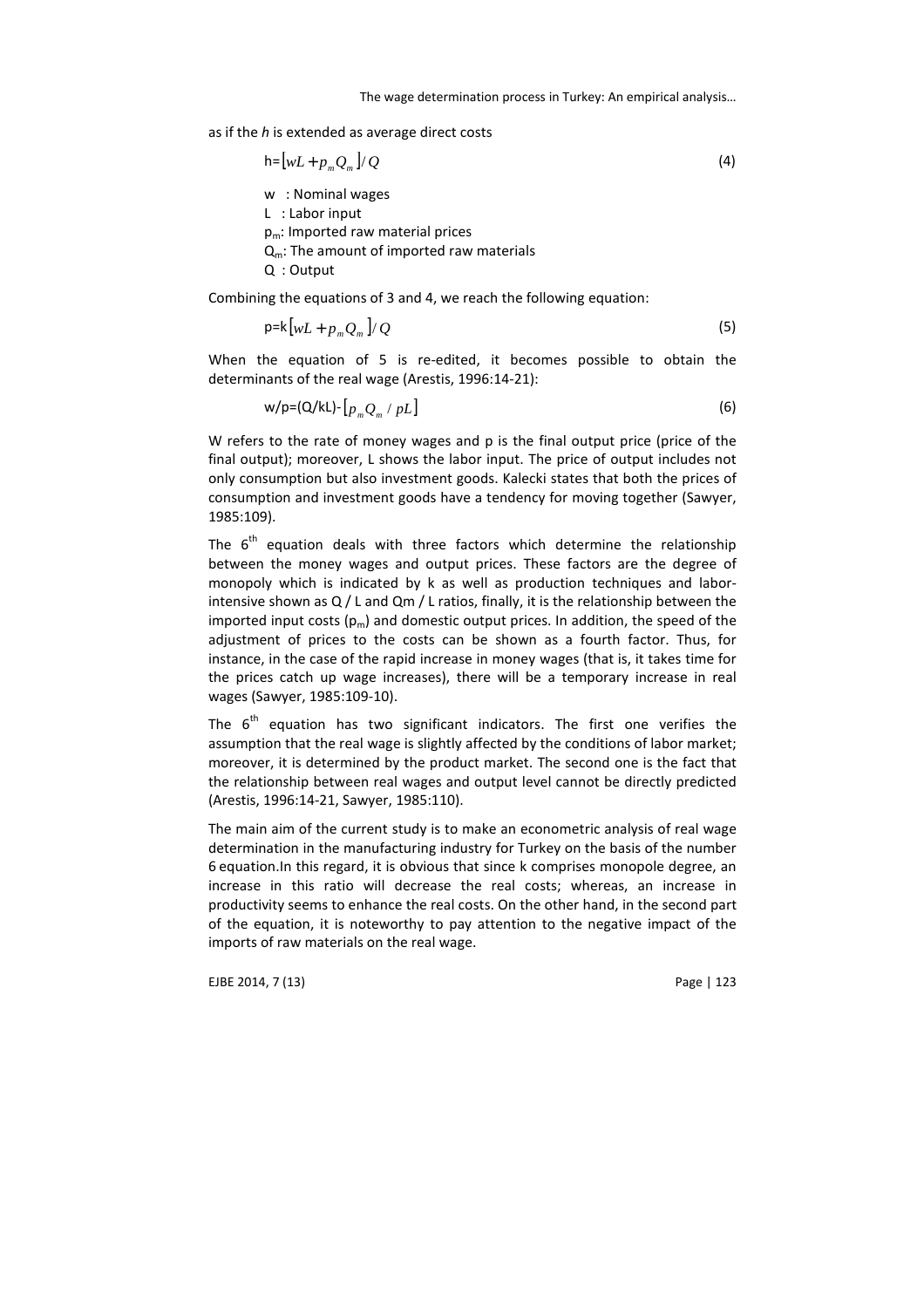## **3. Related Literature**

The main finding obtained from the study in which Arestis (1986) examined the costs and prices for England is that the decrease in the rate of inflation since 1980 is due to the reduction of prices of raw materials. These prices have a direct impact on domestic prices. This effect is much more effective on inflationary expectations. At the same time, it has been concluded that this effect helps to reduce the difference between the target real wage and actual real wage. It was found that the rate of wage is correlated positively with the expected price changes; furthermore, it was also found to have a negative relationship with the real earnings. Besides, the findings obtained support the idea that unemployment is not affected by wages (Arestis, 1986:351-52).

In the studies including standard Post-Keynesian wage equality, as Atesoglu (1997) took it as an example, Arestis & Milberg (1993-94) analyzed relationship of wages with the prices as well as unemployment. Accordingly, the labors will negotiate for their nominal wages regardless of being unionized or non-unionized. Nominal wages are affected by the real wage having prevailed at the end of the last term in a relation to the desired level. On the other hand, the expected inflationary pressures are considered to be important during the determination of the real wage, which is desired by unions. The unemployment rate is accepted as a good representative of the unemployed (Arestis & Milberg, 1993-94:180-181).

In the article regarding the inflation, Atesoglu (1997) states the significance of the determination of wage, price as well as unemployment. In his current study, Atesoglu seeks to clarify the issue of inflation in the United States through the Post-Keynesian perspective. The results indicate that the rates of unemployment and inflation are significant determinants of wage inflation (Atesoglu, 1997:643).

According to the study in which Destefanis (1999) stated that there was a case in Italy related to the determination of the wages; when the rate of consumer price inflation is compared with such other wage determinants as sectoral labor productivity and unemployment rate, the significance of the bargaining power in the determination of wages as well as the standard of wage is determined by estimating the empirical relationship of the wage comparisons among the sectors. In addition, it is also evident that in the determination of the wages, the role of the sectoral productivity rate, unemployment rate and the rate of consumer price inflation has increased.

According to the studies of Metin & Ucdogruk (1998) in which they examined the long-term wage-price-employed relationship as econometric in the Turkish manufacturing sector, it was found a causal relationship viewed as studies; besides there is a relationship from the employment towards real wages. Moreover, it was suggested that the nominal wages are adjusted indirectly according to the change of the price as well as employment. Accordingly, prices and employment increases enhance nominal wages.

Page | 124 EJBE 2014, 7 (13)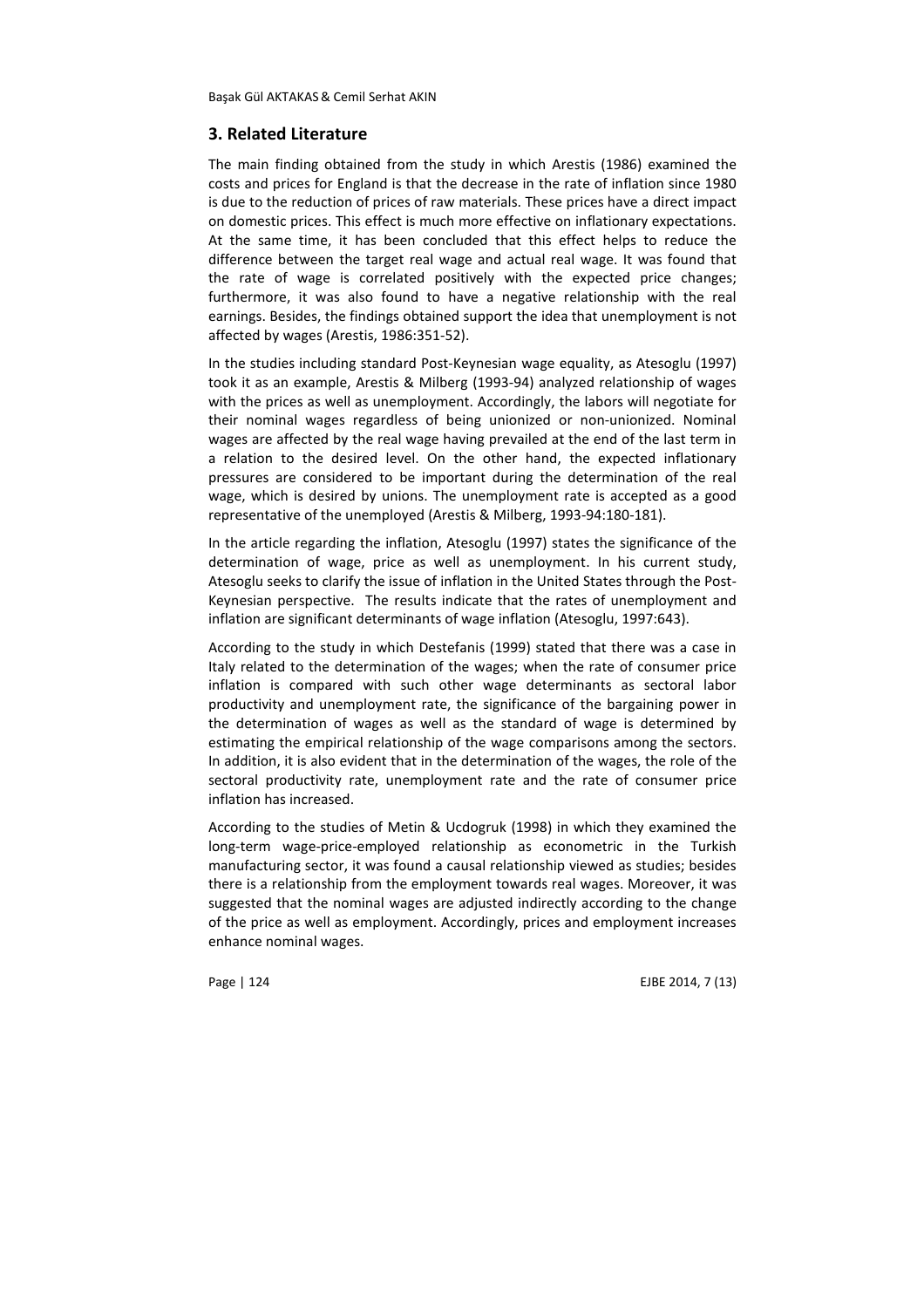In the article in which he examines the relationship between the labor market and employment rates the Turkish manufacturing industry Adas (2003); it is evident that the data related to the capital stock cannot explain the level of employment, and in this sense it is hardly possible to reach a conclusion as to whether there is a positive correlation between these variables. However, the existence of a negative relationship between employment and real wages could not be revealed. In this sense, it is concluded that the neo-classical labor market conditions do not apply to the Turkish manufacturing sector.

According to the study, which is on the differences in wages and productivity in public and private manufacturing industry for Turkey, carried out by Özmucur (2003), it was found that there was positive and significant labor productivity coefficients in the private sector and sub-sectors of the manufacturing industry for the application, except for food, basic metal sectors. As for the results obtained for the public sector, in most sectors labor productivity and significance level of the coefficients of the variables seems to be quite low or even insignificant.

Akyildiz (2005), in a study in which he examines the productivity of the private sector of manufacturing industry the relationship between wages, found a positive relationship between wage growth and productivity growth, whereas he could not find the same relationship between productivity and unit wage costs. It was concluded that real wages were especially influenced by two elements in a positive manner; the productivity and unit wages. In addition, the capacity utilization rate and the cumulative real gross fixed capital formation are the other variables having a positive impact on real wages.

According to the study, in which Saracoglu & Suicmez (2008) investigated the Turkish manufacturing industry growth, employment and productivity issues, although there was a negative correlation between the employment and productivity, there was a positive relationship between the real wages and productivity, but it is evident that the rate is not a so high levels.

In the study conducted by Bayyurt and Duzu (2008) in which performance measurement has been tested for the manufacturing firms in Turkey and China, the relationship between wages and many factors were investigated and thus significant results have been achieved. However, due to the method followed in the study (Data Envelopment Analysis), more than one dependent variable could be used in the analysis; as a result their priority to one another could be put forward. Accordingly, all of explanatory variables (number of employees, inventory turnover, receivable turnover, total assets / total debt, cash flow, current ratio, and property plant & equipment / total assets (PLTS) have been achieved to be effective in terms of explaining the performance of the firm for both countries. It is clear that ebit margin in Turkey has the highest correlation. Therefore, it is defined as the most important variable in terms of net income per employee. On the other hand, in China, the most important variable emerges as the net income per share, which is followed by net income per employee and growth in sales. When the analysis was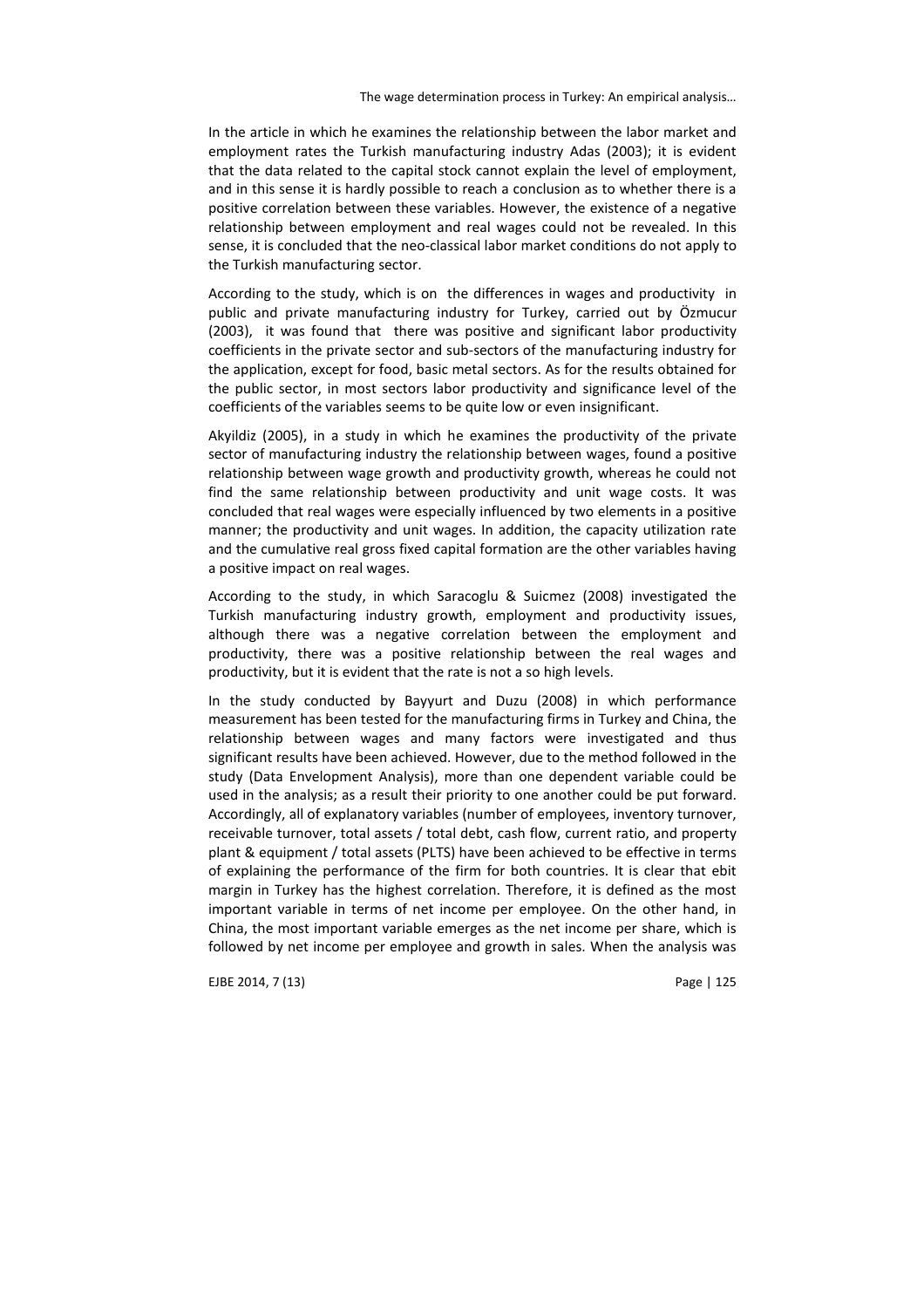applied to all participants from Turkish and Chinese firms, the importance of the dependent variables which are significant is as follows: net income per employee > net income per share > ebit margin > growth in sales. As it can be seen, when the two countries are considered together, net income per employee variable has a priority among others. Thus, it is obvious that the effects of the estimators determine the level of wages in Turkey and China. In this regard, the impact of the number of workers on income is undeniable.

 If this result is associated with the supply of labor, the perspective will change its direction toward causality. Accordingly, in their study, Berulav and Chikav (2012) analyzed wages in terms of labor supply; furthermore, Bayyurt ve Duzu (2008) clarified that even though the number of workers, in other words the supply of labor, is considered as the determinant of wage, wage is a factor for the supply of labor.

Türedi & Terzi (2009), investigated labor productivity and wage relationship for Turkish private and public manufacturing sector. The obtained results show that while in the public sector, there is one way causality from wages towards productivity, in the private sector, it emerges a two-way causality between wages and labor productivity. Whereas productivity has no effect on the determination in the public manufacturing industry, in the private manufacturing sector it appears that productivity seems to play an important role in the determination of wages.

Günay, et al. (2005) investigated real wages in the manufacturing industry, profit margin and the issue of inflation for Turkey after 1980, by means of increasing the profit margin the manufacturing industry reacted the situation in which they encountered the real wages increased costs and inflation shocks. It was concluded that there was a positive relationship between the inflation rate and the profit margin; on the other; in addition, there is a relationship between profit margin and the cost of real wages in the same direction.

## **4. Data and Empirical Methodology**

The real wage equality, which was derived from Kalecki's price equality, was used as a model in the study. In the application conducted on the determiners of the real wages, the parameter *k,* which includes the monopoly level, generates a constraint for the econometric analysis. Due to the lack of data including the period handled and representing the time series for Turkey in accordance with the degree of monopoly, k is taken as a fixed variable.

In the study based upon the 6th equation, the real wage refers to dependent variable; whereas the productivity rate and the ratio of raw material imports to the output price index as well as the employment index multiplication represent independent variables. In the equality, the ratio of the prices of imported product to the domestic output prices and the ratio of the number of imported product to the input of labor were regarded as separately. However, as the number of

Page | 126 EJBE 2014, 7 (13)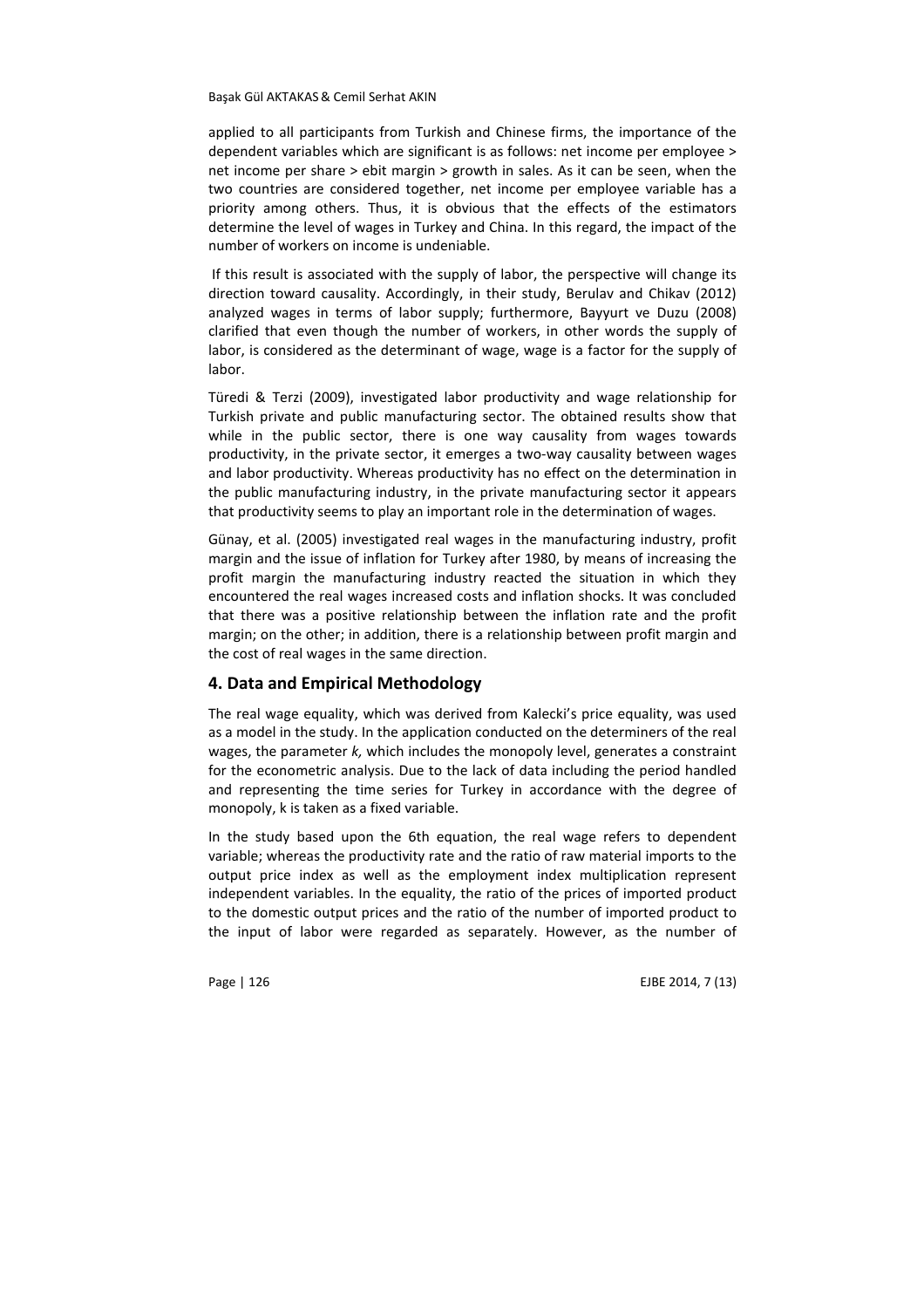intermediate goods, which were imported in such a way that included the current period for Turkey, and the data of price could not be obtained, the import of intermediate goods was denominated as the national currency of the country. The related variable known as the model was obtained by the ratio of the producer price index of the import of intermediate goods to the employment index. In order to simplify the expression, the related independent variable is defined as the cost of raw materials. Productivity variable shows the output which refers to per labor input. Nevertheless, since the employment data consist of six- month ones until 2000, it poses a problem in the use of time-series method. Therefore, for the period of 1989Q1-1999Q4, as it is known that six-month data were collected in April and October, the first six-month data were re-derived as a result of accepting the first three-month data as well as considering growth rates. In the current study, since Kalecki dealt with the prices as a manufacturer and assessed the impact of the price level set by the company owners on the real wage, producer price index was preferred as a representative of domestic output prices. However, a dummy variable was used within the period considering the negative effects of the 2001 crisis on Turkey's economy. The series, which were given 1 in the first quarter of the year and 0 for the rest of the year, were included in the model as an explanatory variable.

The sample period covers quarterly data from 1989 to 2012. The raw data have been collected from TUIK (Turkish Statistical Institute) data set. Real wages, gross domestic product and producer price index variables are based upon 1998 prices. In the present study, such variables as real wages, cost of imported raw materials, productivity are consistent with Kalecki's approach. Accordingly, it is expected that there is a positive relationship between real wages and production; whereas, raw material import affects real wages negatively.

The method which is to be followed for the model in the present study consists of the stability test, which will be held in order to measure the short and long-term relationships of the series, and co-integration tests which will be done according to the results obtained from the series. In addition to these tests, error correction model will be included in case of a long-term relationship. In this regard, the econometric method is based upon the effectiveness of the results obtained with the implementation of the Augmented Dickey-Fuller (ADF) and Phillips-Perron (PP) unit root tests and Vector Auto Regression (VAR) model as well as Johansen - Juselius (JJ) co-integration analysis and thus it concentrates on the error correction model depending on the results obtained from the analysis. The aim of the study is to find out which variable and/or variables determine the real wages through the empirical application which will be held for the Turkey's economy. In this context, the method of time series was preferred and all the predictions were made via Eviews 6-Beta program. All series were seasonally adjusted and thus they were included in the model by taking their logarithms.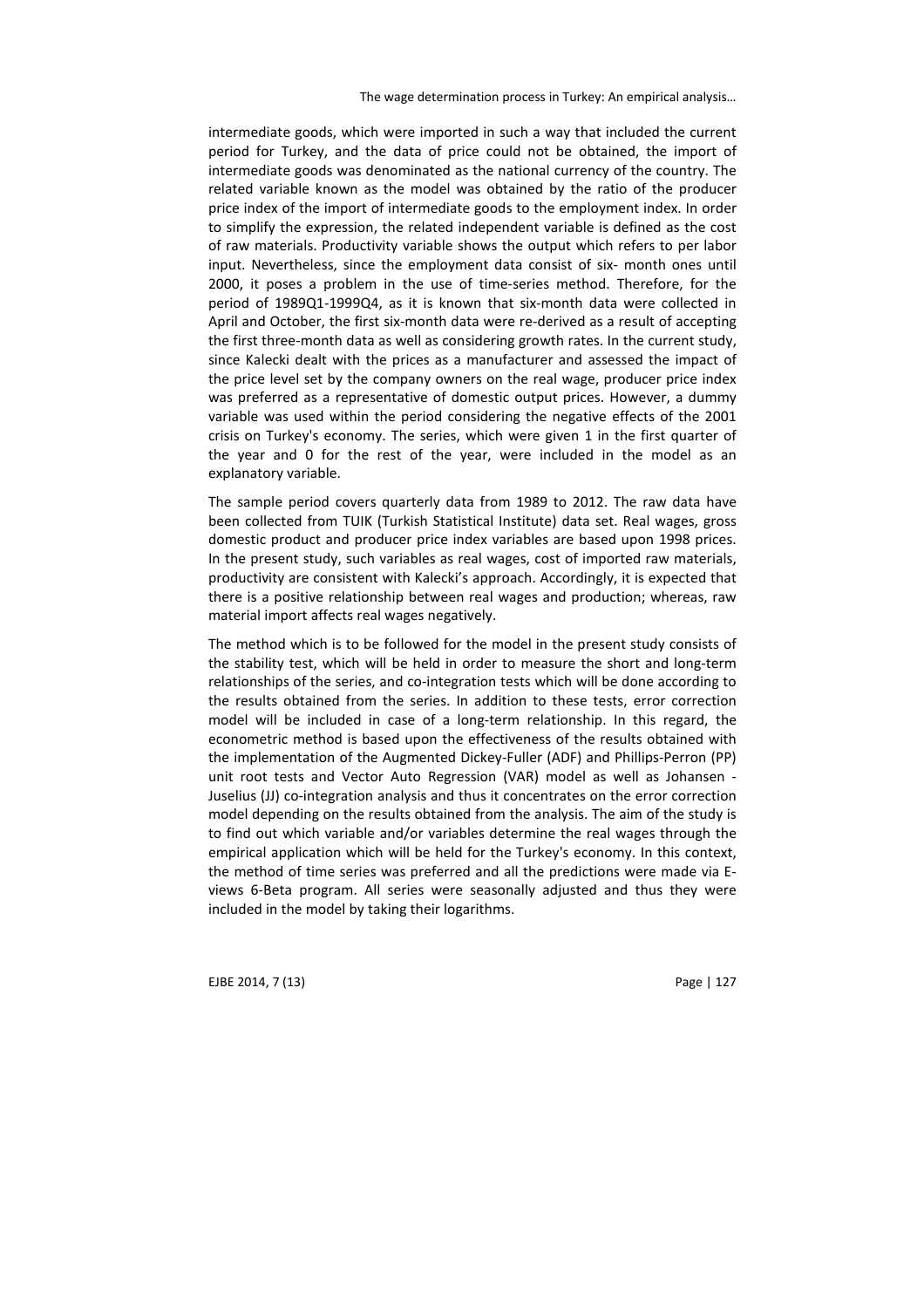Accordingly, the model used in the study can be expressed by the equation below:

lnrw=β<sub>0</sub>+ β<sub>1</sub>lnprod+ β<sub>2</sub>lnmpl+ β<sub>3</sub>dum+e<sub>t</sub>  $(1)$ 

Dependent variable (rw): Real wages

Prod : The rate of productivity

- mpl : The ratio of the import of raw materials to multiplication of the producer price index and employment index (M/pL)
- M : Multiplication of imported raw material prices and the amount of imported raw materials  $(P_mQ_m)$
- dum: Dummy variable used as a representative of 2001 crisis
- $e_t$  : It represents the error term.

In the empirical application, which is to be performed for the model, the values of the coefficients are expected to be as follows: β1> 0, β2 <0.

# **5. Empirical Results**

The results from unit root tests are given in Table 1 and suggest that all the variables are integrated of the same order, i.e. I(1).

|                  | Level           |                           | <b>First difference</b> |                           |
|------------------|-----------------|---------------------------|-------------------------|---------------------------|
| <b>Variables</b> | ADF values      | <b>Probability Values</b> | ADF values              | <b>Probability Values</b> |
| Lnrw             | $-2.023517$ [0] | 0.5808                    | $-4.251468$ [1]*        | 0.0000                    |
| Lnprod           | $-2.405828$ [0] | 0.3743                    | $-10.05547$ [0]*        | 0.0000                    |
| Lnmpl            | $-2.979692$ [0] | 0.1434                    | $-8.791165$ [0]*        | 0.0000                    |

Critical values for the ADF test are obtained from Davidson & MacKinnon (1993). The symbol as [ ] shows, the length of the delay, the asterisk indicates the significance at the level of (\*) 5%

|  |  |  | Table 2: PP Unit Root Results |
|--|--|--|-------------------------------|
|--|--|--|-------------------------------|

|                  | Level                                  |        | <b>First difference</b> |                           |
|------------------|----------------------------------------|--------|-------------------------|---------------------------|
| <b>Variables</b> | <b>Probability Values</b><br>PP values |        | PP values               | <b>Probability Values</b> |
| Lnrw             | $-2.183849$ [3]                        | 0.4927 | $-8.341351$ [5]*        | 0.0000                    |
| Lnprod           | $-2.530729$ [3]                        | 0.3130 | $-10.05081$ [3]*        | 0.0000                    |
| Lnmpl            | $-3.290859$ [3]                        | 0.0740 | $-8.784751$ [2]*        | 0.0000                    |

Critical values for the PP test are obtained from Phillips & Perron(1988).

The symbol as [ ] shows , the length of the delay, the asterisk indicates the significance at the level of (\*) 5%

According to the Akaike, Schwarz and Hannan Quinn information criterions, lag length is 1. Using this lag length, Johansen-Juselius test results follow. Both trace test and max-eigenvalue test indicate 1 co-integrating equation at the 0.05 level as

Page | 128 EJBE 2014, 7 (13)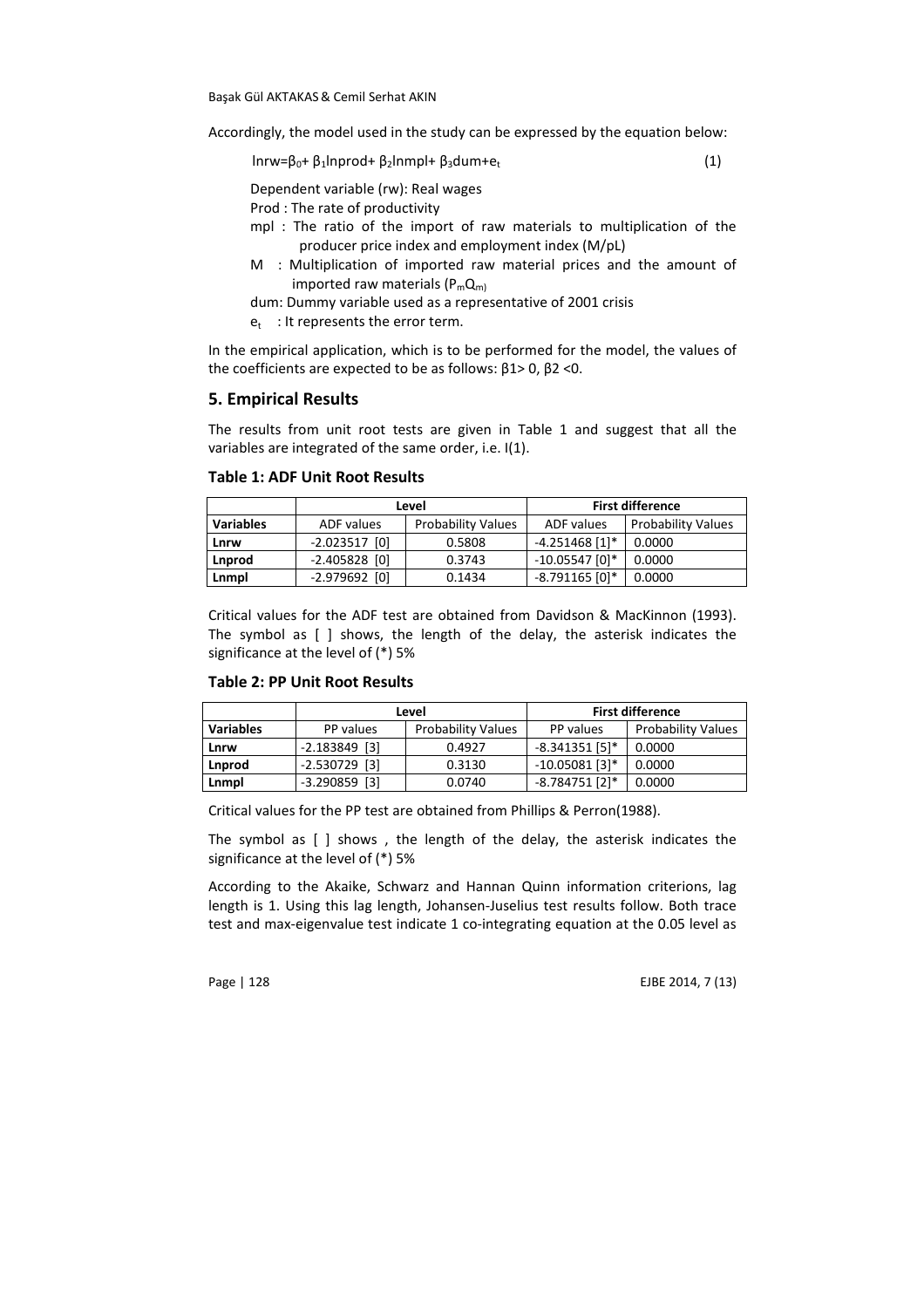seen in Table 3. Our finding of at least one co-integrating vector indicates that there is a long run relationship among the given variables.

| Eigenvalue | Trace Test(TT)                   | 0.05 Critical<br>Value | Prob.**  | Hypothesized<br>No. of CE(s) |
|------------|----------------------------------|------------------------|----------|------------------------------|
| 0.429322   | 81.41741                         | 63.87610               | (0.000)  | None *                       |
| 0.143585   | 28.69000                         | 42.91525               | (0.5806) | At most 1                    |
| 0.110611   | 14.12000                         | 25.87211               | (0.6477) | At most 2                    |
| Eigenvalue | Max - Eigen<br><b>Statistics</b> | 0.05 Critical<br>Value | Prob.**  | Hypothesized<br>No. of CE(s) |
| 0.429322   | 52.72740                         | 32.11832               | (0.000)  | None *                       |
| 0.143585   | 14.57000                         | 25.82321               | (0.672)  | At most 1                    |
| 0.110611   | 11.01869                         | 19.38704               | (0.511)  | At most 2                    |

**Table 3: Johansen & Juselius (1990) Cointegration Test** 

\* Denotes rejection of the hypothesis at the 0.05 level

\*\*MacKinnon-Haug-Michelis (1999) p-values

Table 4 presents the weak exogeneity of the variables. That is, whether they are exogenous or endogenous.

#### **Table 4: Weak Exogeneity Test**

|       | RW         | <b>PROD</b> | <b>MPL</b> |
|-------|------------|-------------|------------|
| LR    | 4.024918   | 2.286662    | 0.637871   |
| Prob. | (0.044833) | (0.130490)  | (0.424483) |

According to the LR test statistic, RW is endogenous. For the remaining variables, the zero hypothesis (i.e. variable is weakly exogenous) can not be rejected so both PROD and MPL are accepted as weakly exogenous.

Vector error correction (VEC) estimates are presented in Table 5. The column that is in bold is the expected equation:

D(LNRW)=0.04+0.02D(LNRW(-1))+0.007D(LNPROD(-1))-0.001192D(LNMPL(-1))  $-0.02D(DUM(-1)) - 0.005E$ 

Normalized Cointegrating Coefficients and Error Correction Term are presented in Table 6. The resulted normalized cointegrating equation is the following:

### RW=1.240491PROD-0.893390MPL+4.764857DUM

Since all variables are in natural logarithm and the coefficients are defined as elasticities. So, productivity elasticity and raw materials import elasticity are 1.24 and -0.89, respectively. That is, 1 % rise in productivity causes 1.24% increase in real wages. In spite of that, 1 % rise in raw materials import causes 0.89 % decrease in real wages.

On the other hand, error correction term is found as -0.005839 (between zero & minus one and negative as expected) and it is statistically significant (t value is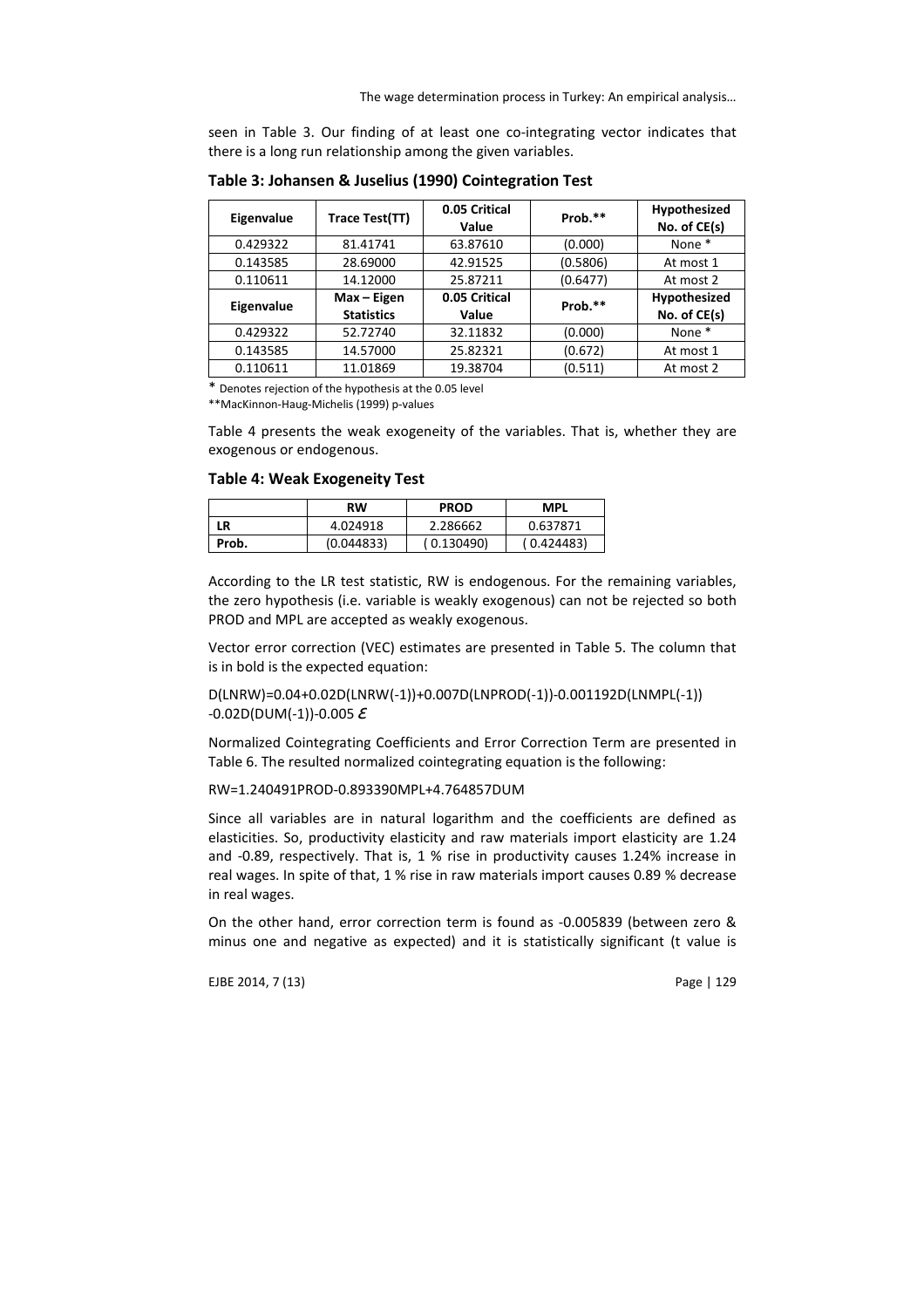2.24178 in absolute value). This means that it will be caught the long-term balance after a very long time.

It is evident that the productivity positively affects the real wages. On the other hand, raw materials import has a negative effect on real wages.

| <b>Error Correction:</b> | D(LNRW)      | D(LNPROD)    | D(LNMPL)                  | D(DUM)       |
|--------------------------|--------------|--------------|---------------------------|--------------|
| CointEq1                 | $-0.005839$  | 0.015186     | $-0.023517$               | 0.215097     |
|                          | (0.00260)    | (0.01143)    | (0.02358)                 | (0.03263)    |
|                          | $[-2.24178]$ | [1.32805]    | $[-0.99742]$              | [6.59282]    |
| $D(LNRW(-1))$            | 0.021895     | $-0.018843$  | $-0.960369$               | $-1.224529$  |
|                          | (0.10593)    | (0.46502)    | (0.95884)                 | (1.32683)    |
|                          | [0.20669]    | $[-0.04052]$ | $[-1.00160]$              | $[-0.92290]$ |
| D(LNPROD(-1))            | 0.007673     | $-0.146730$  | 0.171573                  | $-0.143195$  |
|                          | (0.02910)    | (0.12773)    | (0.26336)                 | (0.36444)    |
|                          | [0.26371]    | $[-1.14877]$ | [0.65147]                 | [-0.39292]   |
| $D(LNMPL(-1))$           | $-0.001192$  | 0.039370     | 0.013304                  | 0.024618     |
|                          | (0.01393)    | (0.06116)    | (0.12610)                 | (0.17450)    |
|                          | $[-0.08553]$ | [0.64374]    | [0.10550]                 | [0.14108]    |
| $D(DUM(-1))$             | $-0.028275$  | 0.011803     | $-0.110593$               | 0.028534     |
|                          | (0.00858)    | (0.03766)    | (0.07765)                 | (0.10746)    |
|                          | [-3.29565]   | [0.31339]    | $[-1.42417]$              | [0.26554]    |
| $\mathbf{C}$             | 0.004006     | 0.007450     | 0.018215                  | 0.005565     |
|                          | (0.00100)    | (0.00439)    | (0.00906)                 | (0.01254)    |
|                          | [ 4.00219]   | [1.69558]    | $\left[ \ 2.01065\right]$ | [0.44392]    |

**Table 5: Vector Error Correction Estimates** 

# **Table 6: Normalized Cointegrating Coefficients and Error Correction Term**

| Normalized Equation:         | RW                        | <b>PROD</b>               | <b>MPL</b>            | <b>DUM</b>                  |
|------------------------------|---------------------------|---------------------------|-----------------------|-----------------------------|
| Equation.1                   |                           | -1.240491<br>$[-1.74585]$ | 0.893390<br>[2.14918] | $-4.764857$<br>$[-8.03822]$ |
| <b>Error Correction Term</b> | $-0.005839$<br>[-2.24178] |                           |                       |                             |

# **6. Conclusion**

The price of labor and the worker's wage determination process, which is the primary source of income, is of great importance due to its role on the distribution of income. Furthermore, the distribution of income between employees and employers resulted in favor of those who determine the wages hence causing a conflict between them. Kalecki took into account the struggle considering the distribution of income; moreover, he aimed to put forward a theory which was based upon how firms set prices and hence how the share of labor in output was determined. Here is a price based on costs and as a result there is a wage

Page | 130 EJBE 2014, 7 (13)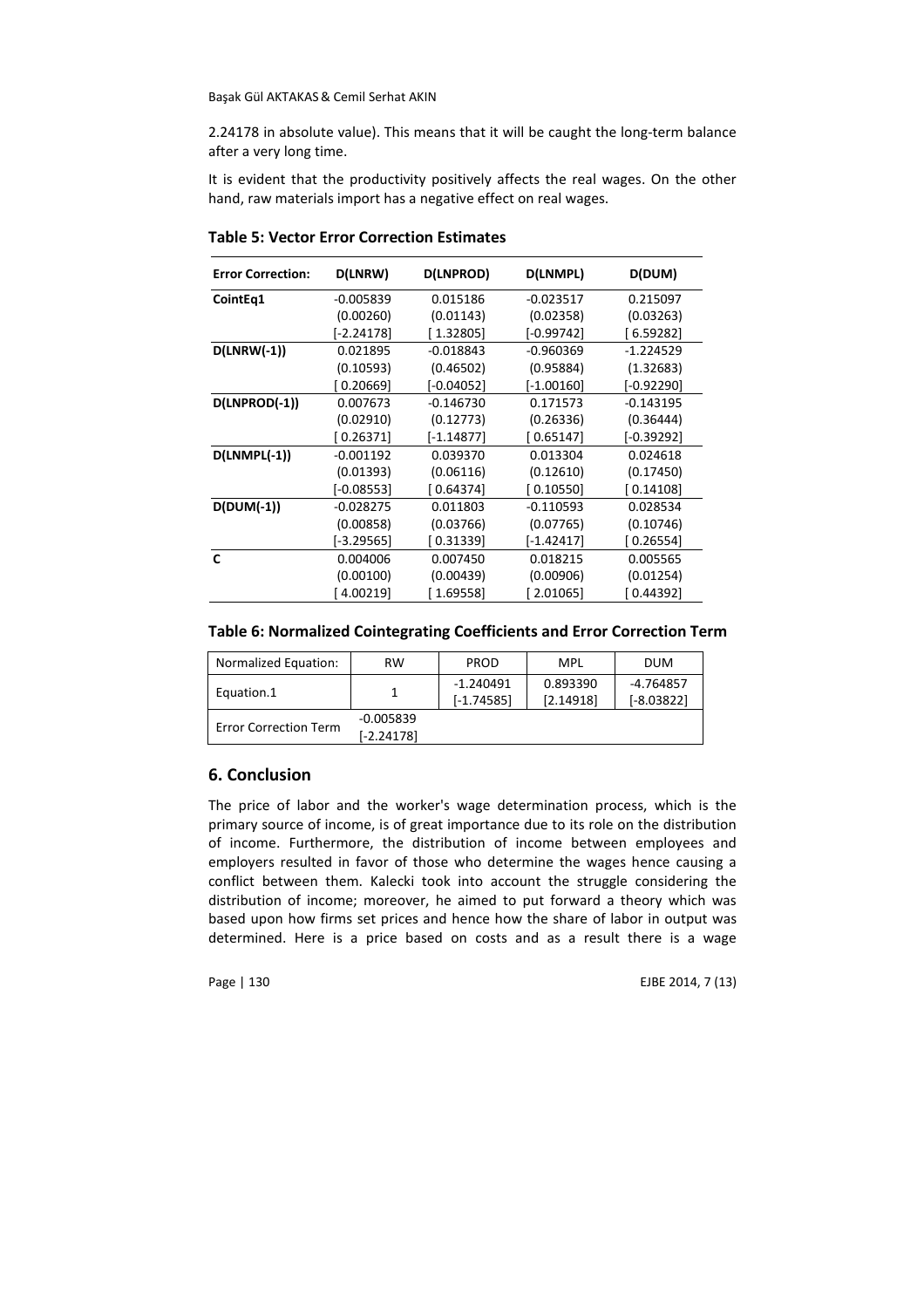determination. Thus, at the time when the wages and import of raw materials are referred to as the elements of cost, while the real wages are expected to be affected in a positive way, it is expected that real wages which are an important elements of cost are to be affected in a negative way.

In the current study, an empirical application was performed for Turkish economy by means of real wage equality which was derived from Kalecki's price equation. The obtained results reveal that there is a positive and significant long-term relationship between productivity and real wages. In this regard, the same longterm relationship was obtained between the cost of raw materials and real wages; nonetheless, the direction of the relationship was reversed. Accordingly, there is a negative relationship between the cost of the imported raw materials and real wages. It is evident that the obtained results for Turkey favor Kalecki's argument.

#### **References**

Adas, C.G. (2003). "Türk imalat sanayi işgücü piyasasında ücretler ile istihdam arasındaki ilişki". *İstanbul Üniversitesi İktisat Fakültesi Mecmuası*, 53 (2), 145-187.

Akyildiz, H. (2005). "Türkiye'de özel sektör imalat sanayii'nde verimlilik, ücret ve istihdam ilişkisi". *Süleyman Demirel İktisadi ve İdari Bilimler Fakültesi Dergisi*, 10 (2): 39-58.

Annable, J.E. (1980). Money wage determination in Post Keynesian economics. *Journal Of Post-Keynesian Economics*, 2 (3): 405-419.

Arestis, P, (1986). Wages and prices in The UK: The Post Keynesian view. *Journal Of Post-Keynesian Economics*, 8 (3), 339-358.

Arestis, P., (1992). *The Post-Keynesian Approach To Economics*. England: Edward Elgar.

Arestis, P. (1996). "Kalecki's Role in Post-Keynesians Economics: An overview" in J.E.King (Ed.), An Alternative Macroeconomic Theory: The Kaleckian Model and Post-Keynesian Economics. USA:Kluwer Academic Publishers.

Arestis, P., Milberg, W. (1993-94). "Degree of monopoly, pricing, and flexible exchange rates". *Journal Of Post-Keynesian Economics*, 16 (2): 167-188.

Arestis, P., Sawyer, M. (1994). *The Elgar Companion to Radical Political Economy*, UK:Edward Elgar.

Atesoglu, H.S. (1997). A Post-Keynesian explanation of U.S. inflation. *Journal of Post-Keynesian Economics,* 19 (4), 639-649.

Bayyurt, N., Duzu, G.(2008). "Performance measurement of Turkish and Chinese manufacturing firms: A comparative analysis", *Eurasian Journal of Business and Economics,* 1(2): 71-83.

Berulava, G., Chikava, G. (2012). "The determinants of household labor supply in Georgia, France and Romania: A comparative study", *Eurasian Journal of Business and Economics,* 5(9): 141-164.

Crotty, J.R. (1980). "Post-Keynesian economic theory: An overview and evaluation", The American Economic Review, 70 (2): 20-28.

Davidson, R., MacKinnon, J.G. (1993). *Estimation and inference in econometrics*. New York:Oxford University Press.